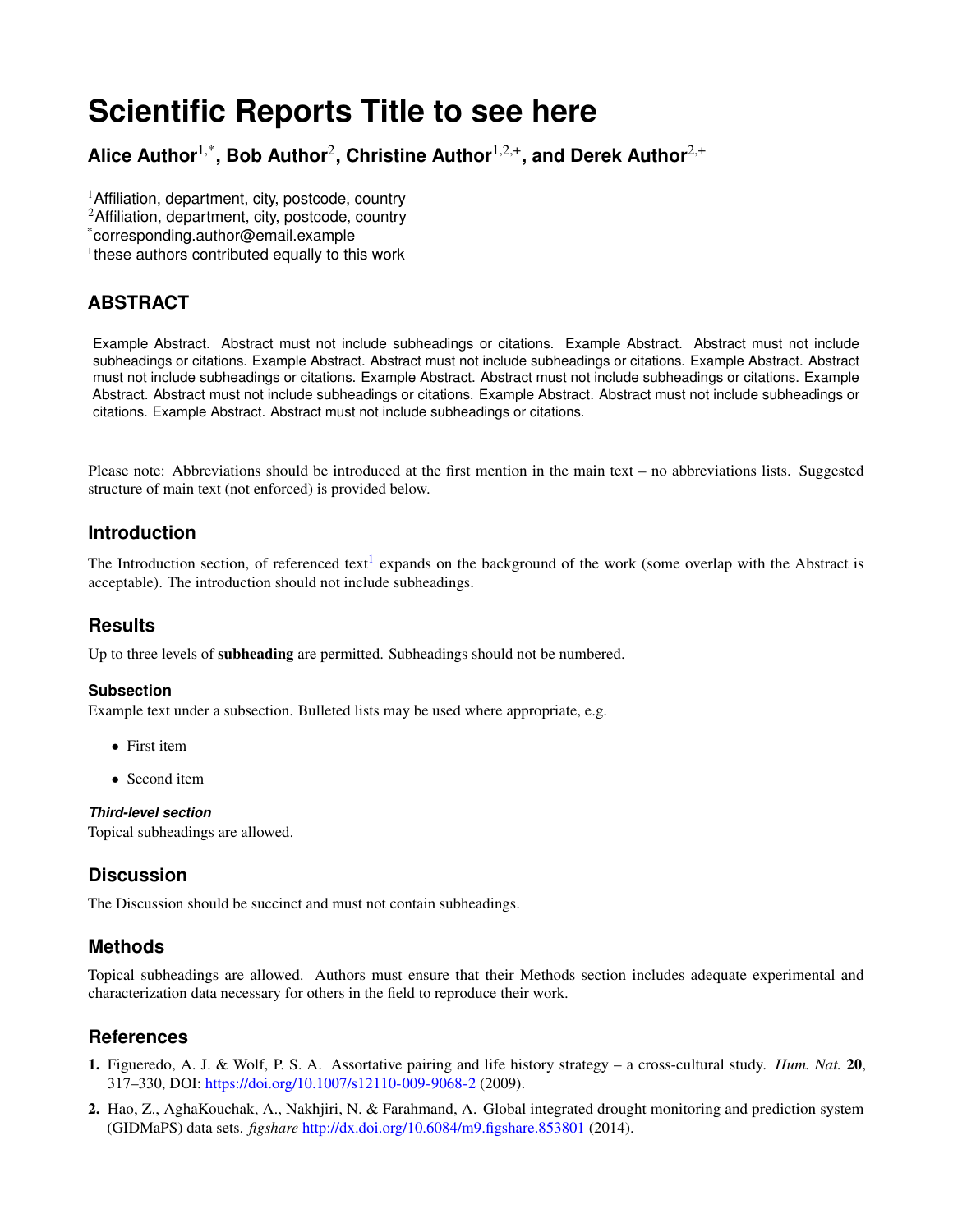LaTeX formats citations and references automatically using the bibliography records in your .bib file, which you can edit via the project menu. Use the cite command for an inline citation, e.g.<sup>[2](#page-0-1)</sup>.

For data citations of datasets uploaded to e.g. *figshare*, please use the howpublished option in the bib entry to specify the platform and the link, as in the Hao: gidmaps: 2014 example in the sample bibliography file.

## **Acknowledgements (not compulsory)**

Acknowledgements should be brief, and should not include thanks to anonymous referees and editors, or effusive comments. Grant or contribution numbers may be acknowledged.

# **Author contributions statement**

Must include all authors, identified by initials, for example: A.A. conceived the experiment(s), A.A. and B.A. conducted the experiment(s), C.A. and D.A. analysed the results. All authors reviewed the manuscript.

# **Additional information**

To include, in this order: Accession codes (where applicable); Competing interests (mandatory statement).

The corresponding author is responsible for submitting a [competing interests statement](http://www.nature.com/srep/policies/index.html#competing) on behalf of all authors of the paper. This statement must be included in the submitted article file.

<span id="page-1-0"></span>

Figure 1. Legend (350 words max). Example legend text.

Figures and tables can be referenced in LaTeX using the ref command, e.g. Figure [1](#page-1-0) and Table [1.](#page-2-0)